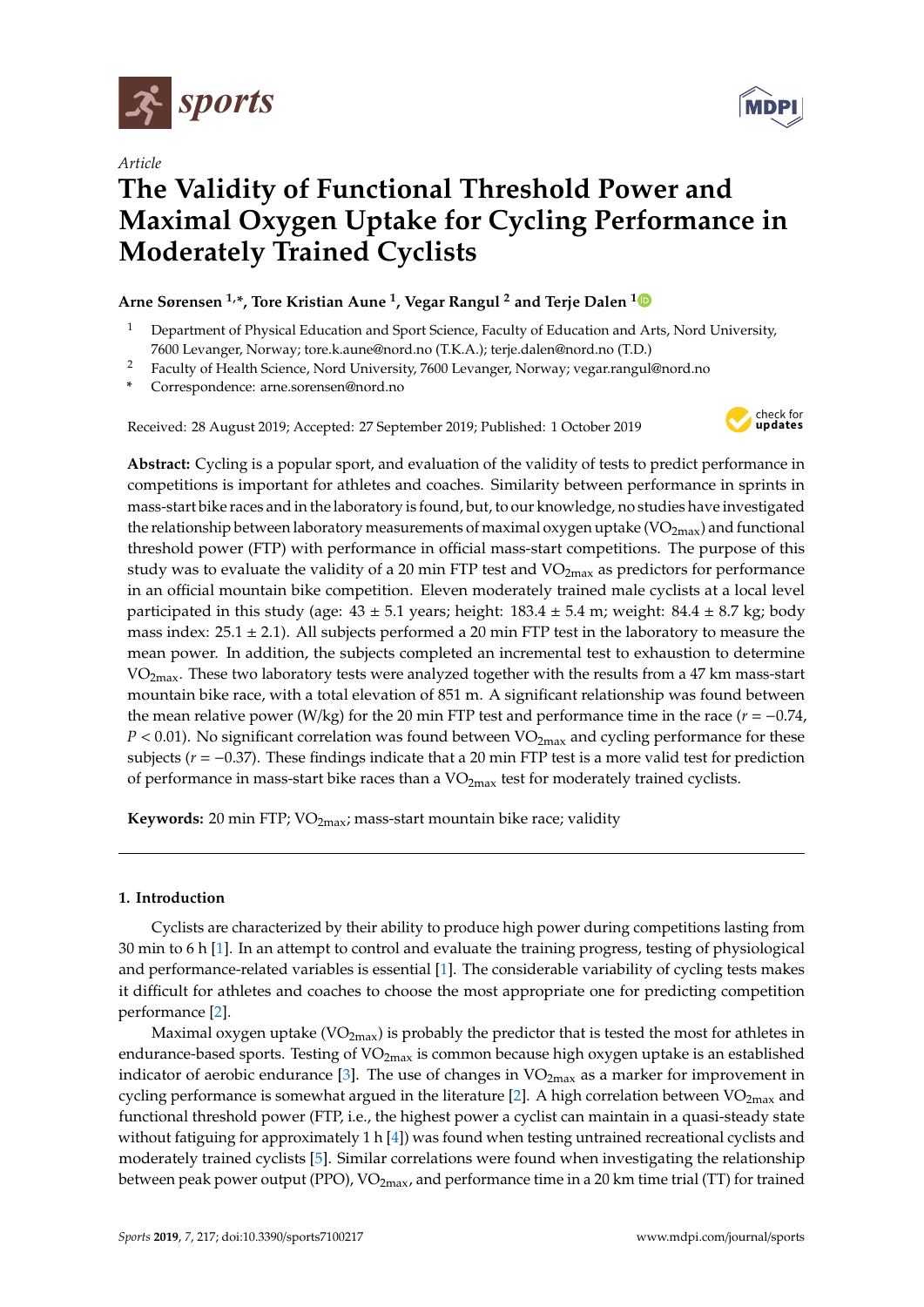cyclists [\[6\]](#page-6-5). However, no significant association was found between  $VO_{2max}$  and cycling time in a half Ironman (90 km bike race) or a full Ironman (180 km bike race) [\[7\]](#page-6-6). It was discovered that, despite no differences in  $VO<sub>2max</sub>$  between groups, the "elite-national class" group performed a 40 km TT 10% faster than the "good-state class" group [\[8\]](#page-6-7). Research reported that  $VO<sub>2max</sub>$  did not correlate with performance in a 20 or 90 min TT for highly trained cyclists [\[9\]](#page-6-8). In contrast to this, another study found moderately high and high correlations (*r* = 0.61, 0.79 and 0.87 for 5, 20, and 60 min, respectively) when examining the relationship between  $VO_{2max}$  and performance in moderately trained cyclists [\[10\]](#page-6-9). Research indicates that  $VO<sub>2max</sub>$  is important for cycling performance at a moderate level, but, for high-performance athletes, there might be criteria for an optimal level of  $VO<sub>2max</sub>$  beyond which any further increase does not lead to increased cycling performance [\[5\]](#page-6-4). An explanation for this notion could be that the difference in  $VO_{2max}$  for different performance levels is small, with values reported to be 70–75, 68–75, and 65–73 ml/kg/min among professional, elite, and amateur cyclists, respectively [\[2\]](#page-6-1).

Cyclists depend on their ability to produce high levels of power. A high correlation is observed between absolute PPO measured during laboratory tests and power on the flat in a field TT [\[11–](#page-6-10)[14\]](#page-6-11). Quod [\[15\]](#page-7-0) found that power produced in a laboratory sprint test correlated highly with power in sprints during a mass-start competition. Absolute PPO is associated with performance time in a 20 min TT (mainly flat terrain) for well-trained cyclists [\[11\]](#page-6-10), but this correlation is not found for cyclists at a moderate level [\[12\]](#page-6-12). During a 60 min laboratory TT, also called an FTP test, cyclists are instructed to generate as much power as possible for the entire hour. A shorter 20 min TT was found to be highly associated with performance in the 60 min TT [\[4\]](#page-6-3). Furthermore, large correlations ( $r = 0.61 - 0.88$ ) were found between a 20 min FTP test (FTP20) and a 60 min FTP test (FTP60) on power output, heart rate, and oxygen uptake. The small difference between mean power during the FTP20 and FTP60 is argued to be due to a larger contribution of anaerobic metabolism in the FTP20 (for a review, see [\[16\]](#page-7-1)); therefore, calculation of FTP is recommended by subtracting 5% of mean power in the FTP20 to find FTP [\[16\]](#page-7-1).

The body mass of cyclists is important in establishing the ability to perform over different terrains in road racing. Bigger cyclists have an advantage on flat terrain, whereas small cyclists perform better cycling up hills [\[17\]](#page-7-2). The highest energy cost over flat terrain is due to air resistance, and larger cyclists with higher absolute power achieve relatively lower air resistance than smaller cyclists [\[17\]](#page-7-2). When cycling up hills, overcoming gravity causes the highest energy cost, and air resistance is less because of the lower speed [\[17\]](#page-7-2). Tan and Aziz [\[18\]](#page-7-3) suggest that absolute power is a good predictor of cycling performance on flat terrain, whereas high relative power is a better predictor for cycling performance up hills. Other studies report relative PPO and VO<sub>2max</sub> to be the best predictors for uphill cycling performance [\[19,](#page-7-4)[20\]](#page-7-5). In mountain bike races, the importance of high levels of  $VO_{2max}$  and PPO related to body mass was highlighted by several studies [\[21–](#page-7-6)[23\]](#page-7-7). However, one study reported that for high-level cross-country off-road cyclists, submaximal levels of aerobic fitness at the respiratory compensation point were more decisive for performance than PPO and  $VO_{2max}$  [\[24\]](#page-7-8). Performance in mass-start bike races not only depends on physiological abilities but also on tactical decisions, among others. The advantage of drafting increases with speed, and riding 40 km/h at the back of eight cyclists reduces  $VO<sub>2max</sub>$  by 39% [\[25\]](#page-7-9).

Cycling is a popular sport, and evaluation of the validity of tests to predict performance in competitions is important for athletes and coaches. Similarity between performance in sprints in mass-start bike races and in the laboratory was reported [\[15\]](#page-7-0), but, to our knowledge, no studies have investigated the relationship between laboratory measurements of  $VO<sub>2max</sub>$  and FTP with performance in mass-start competitions. The high correlation between an outdoor TT and indoor measurement of PPO could indicate that an indoor FTP test will correlate with performance in competitions [\[11–](#page-6-10)[14\]](#page-6-11). This correlation between PPO and performance time in a TT was reported in two studies [\[6,](#page-6-5)[19\]](#page-7-4), both in an uphill TT and a mainly flat TT. In contrast, Balmer, Davison, and Bird [\[12\]](#page-6-12) found no correlation between the same variables. The use of a power meter (to measure the power produced by cycling or spinning a bike) is popular and widespread among cyclists, making it easy for them to perform an FTP test in their own training area. Therefore, the purpose of this study was to investigate the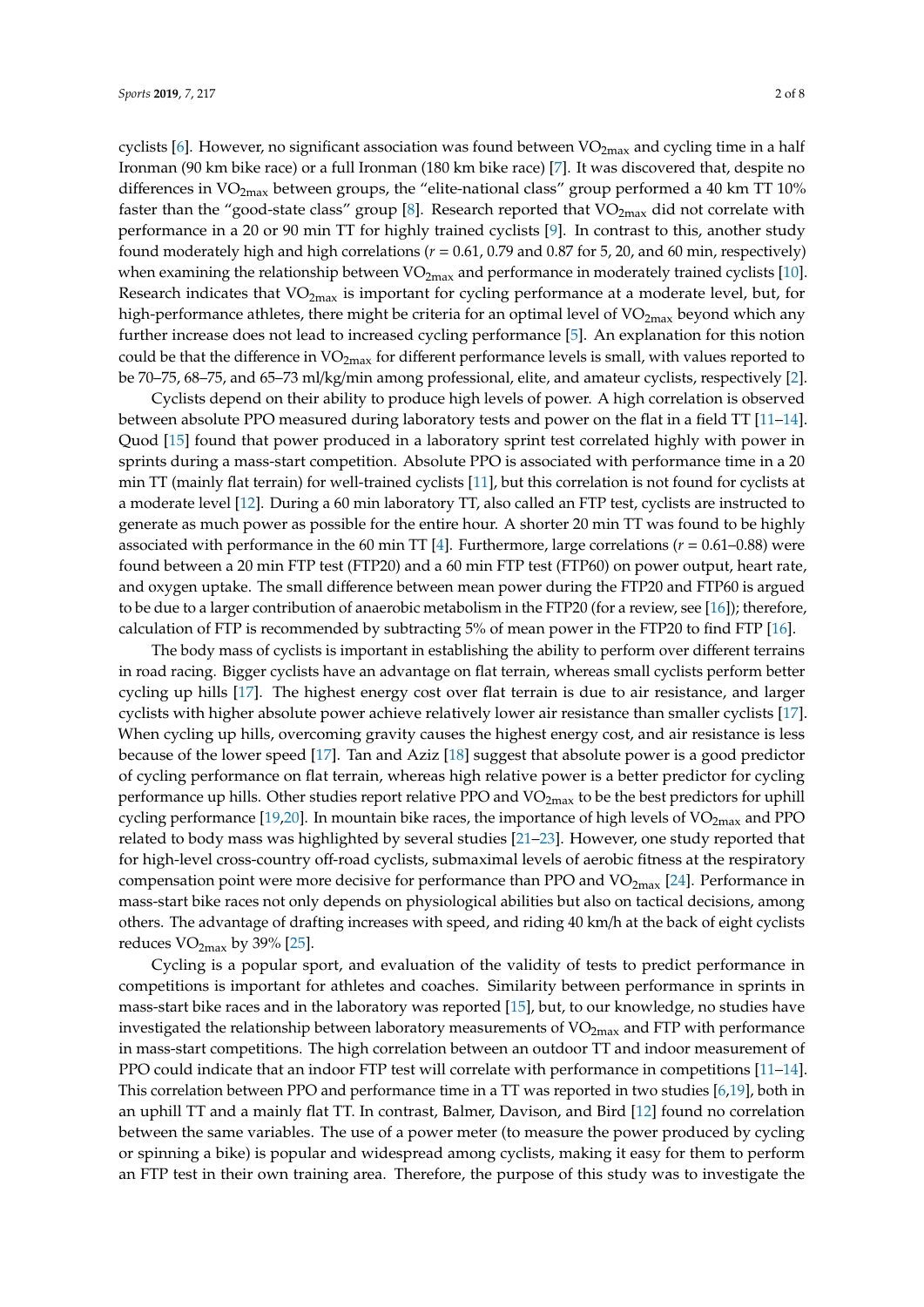validity of VO<sub>2max</sub> and power measurements in an FTP test (absolute and relative power) compared to performance in a mass-start mountain bike competition. It was hypothesized that relative power would be the best predictor for performance in a mountain bike competition.

# **2. Material and Methods**

# *2.1. Participants*

Eleven moderately trained male competitive cyclists (age:  $43 \pm 5.1$  years; height:  $183.4 \pm 5.4$  m; weight: 84.4  $\pm$  8.7 kg; body mass index (BMI): 25.1  $\pm$  2.1) were recruited from a regional club to participate in the study. The inclusion criteria were a minimum of 2 years of experience in regional cycle competitions and between 200–500 training hours throughout the year. Following an explanation of the procedures, all participants gave written informed consent to participate in the study. The study was conducted according to the Declaration of Helsinki (2013) and approved by the Norwegian centre for Research Data.

# *2.2. Testing Procedures*

All participants completed one laboratory testing session and one official mass-start mountain bike competition. In the laboratory test situation, participants performed a structured laboratory protocol that included a standardized 15 min warm-up. After the warm-up, cyclists performed a 20 min TT to determine the FTP [\[1\]](#page-6-0). Allen and Coggan [\[1\]](#page-6-0) have suggested that the FTP60 could be determined as 95% of the mean power output in a 20 min TT, and this test was chosen because it is less time-consuming. Therefore, the FTP data in this study are 95% of the mean power performed in a 20 min TT. After 5 min of recovery, an incremental test to exhaustion was performed to determine VO<sub>2max</sub>. This test started with 1 min of cycling at 20 W below the average FTP20 value. Workload was subsequently increased by 25 W every minute until voluntary exhaustion or lack of further increase in  $O_2$  uptake. Verbal encouragement was provided throughout the test. V $O_{2\text{max}}$  was defined as the average of the two highest  $VO<sub>2</sub>$  measurements [\[26\]](#page-7-10). All participants were familiar with the test situation and completed a minimum of one laboratory test session in which they performed exactly the same tests before the final laboratory test.

The official race was a mass-start 47 km mountain bike race, where the first 22 km contained several uphills and the rest was mainly flat or downhill (see Figure [1](#page-2-0) for race profile). Total elevation was 851 m. In the official competition, an electronic timing system (emit) was used. Performance in this mass-start 47 km bike race was tested by a system that included a radiofrequency identification timing tag attached to the participants. A radiofrequency identification reader/controller with antenna assembly (EQ Timing) captured the participants' race time.

<span id="page-2-0"></span>

**Figure 1.** Race profile for the mass-start mountain bike race. Total distance: 47 km. Total elevation: 851 m. Altitude: 3–338 meters above mean sea level (MAMSL).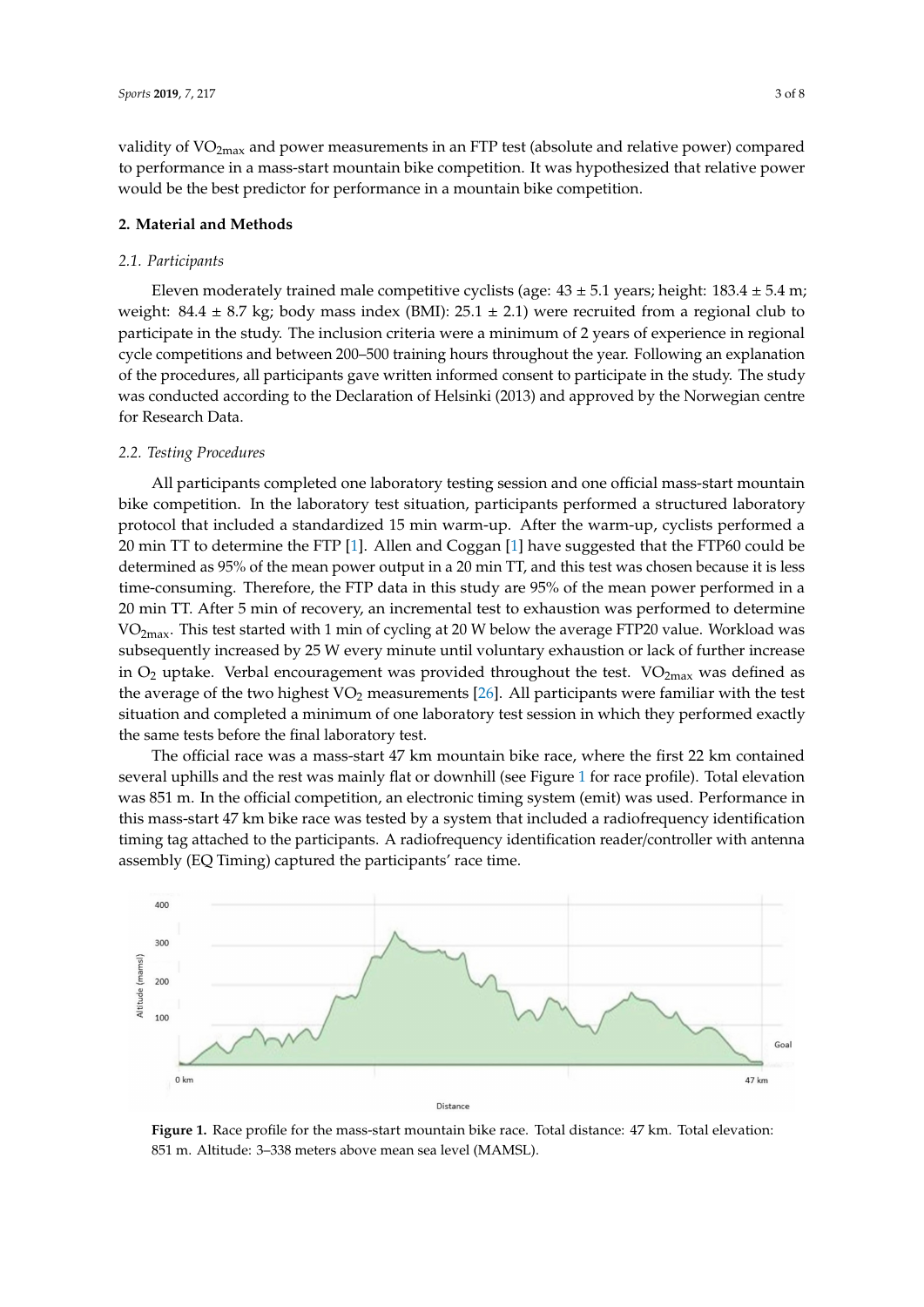#### *2.3. Instruments*

All tests were conducted under standardized laboratory conditions of  $20-22$  °C and  $50-60\%$ relative humidity. Tests were performed on a Tacx Fortius cycle ergometer (Tacx B.V., Wassenaar, Netherlands), which is a stationary power meter that can be used in laboratory conditions. The unit consists of a brushless motor attached to a drum that, when in contact with the rear tire of an individual's bicycle, creates resistance by acting as a generator/dynamo, converting power to alternating current. Before each test, the ergometer was calibrated according to the manufacturer's recommendations. This equipment was scientifically validated and seemingly overestimates power output, but it is stable, and the measurements are reproducible [\[27\]](#page-7-11). The saddle height and distance between the tip of the saddle and the bottom bracket were adjusted by each participant as desired. During all laboratory tests, the participants were allowed to choose their preferred cadence.

VO<sup>2</sup> was measured using Oxycon Pro (Oxycon: Jaeger GmbH, Hoechberg, Germany) with a mixing chamber and a 30 s sampling time. Gas sensors were calibrated via an automated process using certified calibration gases of known concentrations  $(15\% O_2, 6\% CO_2)$  and atmosphere air before every test. The flow turbine (Triple V, Erich Jaeger, Hoechberg, Germany) was automatically volume-calibrated according to the manufacturer's recommendations.

# *2.4. Statistical Analysis*

Data are expressed as mean  $\pm$  standard deviation (SD) or as individual values. The distribution of each variable was examined for the assumption of normality using the Kolmogorov–Smirnov test. Correlations were determined using Pearson's product moment correlation coefficient (*r*). The magnitudes of the correlation coefficients were stratified into groups comprising trivial (*r* < 0.1), small (0.1 < *r* < 0.3), moderate (0.3 < *r* < 0.5), large (0.5 < *r* < 0.7), very large (0.7 < *r* < 0.9), nearly perfect  $(r > 0.9)$ , and perfect  $(r = 1.0)$  [\[28](#page-7-12)[,29\]](#page-7-13). The entire statistical analysis was performed using SPSS Statistical Analysis Software for Windows® (SPSS, version 25, Chicago, IL, USA).

#### **3. Results**

This study found a significant association between mean relative FTP and official race time  $(r = 0.74, p = 0.01)$  $(r = 0.74, p = 0.01)$  (see Figure [2A](#page-4-0) and Table 1). No significant correlation between any of the other variables was found: FTP (W), VO<sub>2max</sub> (ml kg<sup>-1</sup> min<sup>-1</sup>), weight (kg), and total time of race competition (min) (see Figure [2B](#page-4-0)–D and Table [1\)](#page-3-0).

| <b>Physical Performance</b><br>Variable | <b>FTP</b>       | FTP/kg        | VO <sub>2max</sub> | Race Time      |
|-----------------------------------------|------------------|---------------|--------------------|----------------|
| FTP(r)                                  |                  | 0.51          | 0.05               | $-0.29$        |
| FTP/kg(r)                               | 0.51             |               | 0.45               | $-0.74*$       |
| $VO_{2max}(r)$                          | 0.05             | 0.45          |                    | $-0.37$        |
| Race time $(r)$                         | $-0.29$          | $-0.74*$      | $-0.37$            |                |
| Total mean $\pm$ SD                     | $272.8 \pm 29.6$ | $3.3 \pm 0.3$ | $46.3 \pm 4.5$     | $93.1 \pm 6.3$ |

<span id="page-3-0"></span>**Table 1.** Pearson's correlation (*r*) between performance variables (functional threshold power (FTP), FTP/kg, maximal oxygen uptake (VO<sub>2max</sub>), and race time) in eleven moderately trained competitive cyclists.

\* Correlation is significant at *p* < 0.01 (two-tailed).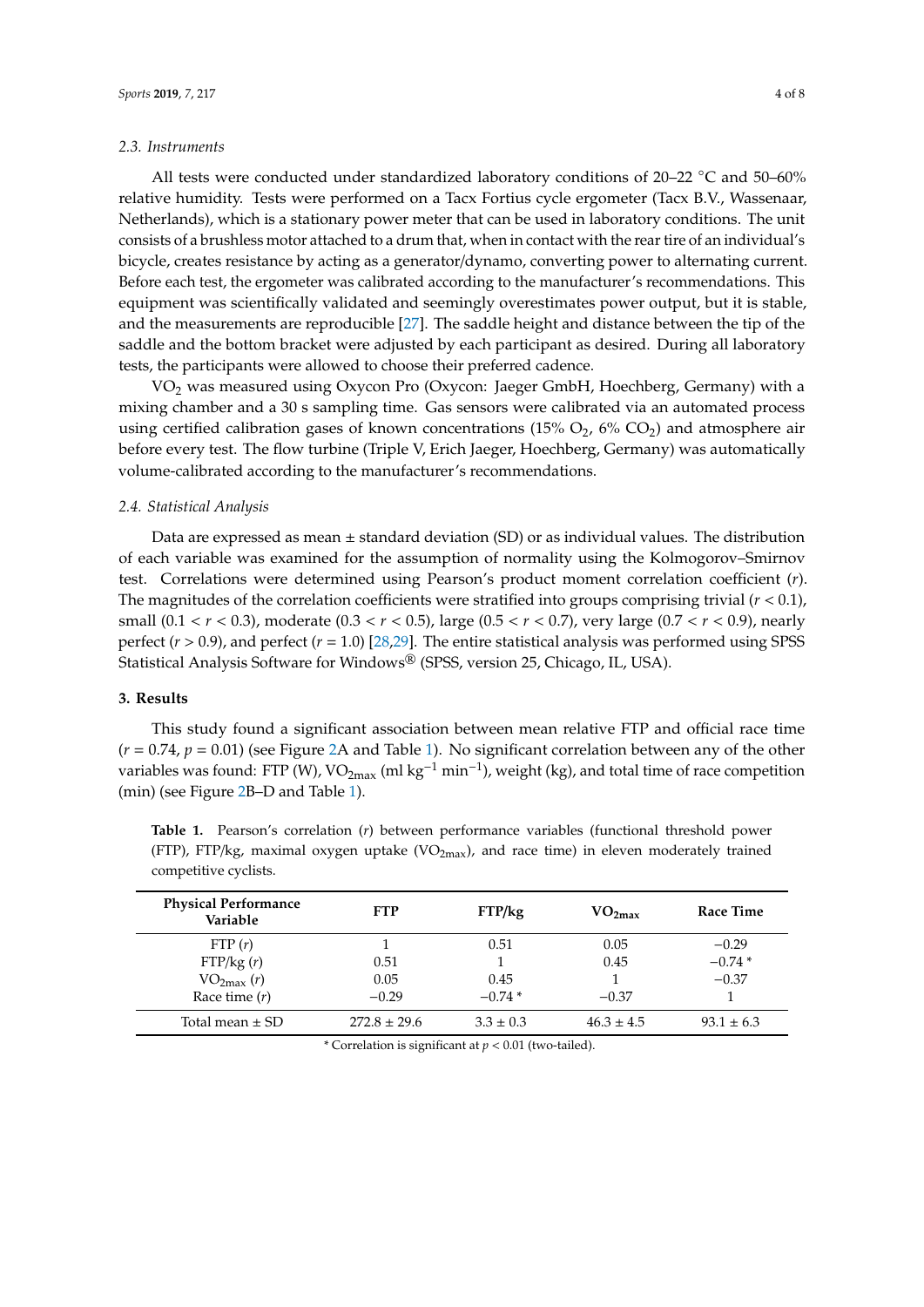<span id="page-4-0"></span>

**Figure 2.** Plots of single sets of XY pairs for (**A**) relative FTP and race time; (**B**) FTP and race time; (C) VO<sub>2max</sub> and race time; and (D) weight and race time, respectively. Each circle indicates one participant.

## **4. Discussion**

The purpose of this study was to investigate the validity of  $VO<sub>2max</sub>$  and power measurements in an FTP test (absolute and relative power) compared to performance in a mass-start mountain bike competition. Our main finding indicates a large correlation between FTP relative to body mass (W/kg) and performance in an official 47 km mass-start mountain bike race ( $r = -0.74$ ,  $p < 0.01$ ). Secondly, a high  $VO<sub>2max</sub>$  was not associated with reduced time in the official 47 km mass-start mountain bike race for moderately trained cyclists.

Findings from this study show that results from an FTP test can give moderately trained cyclists important information about their cycling competition performance. High relative power on an indoor 20 min FTP test is associated with reduced cycling time in the official bike competition. In performance tests such as the FTP test, results depend on physiological ability, as well as work economy and psychological aspects concerning performance. A large correlation between laboratory measurements of absolute power at the lactate threshold (LT) or PPO and mean power in time trials was found in several studies [\[11–](#page-6-10)[14\]](#page-6-11). Moreover, a significant relationship between PPO, (both relative and absolute power) and performance time in a mainly flat TT for well-trained cyclists was reported [\[6\]](#page-6-5), as well as in an uphill TT [\[20\]](#page-7-5). For moderately trained cyclists with a mean age of around 40 years, the association between power output and performance time is more uncertain [\[12\]](#page-6-12). Lamberts (2011) found that a submaximal cycle test predicted performance time in a 40 km flat TT [\[30\]](#page-7-14), whereas Balmer et al. (2000) found absolute peak power in a laboratory test to predict absolute power during an outdoor 16.1 km TT, but no significant correlation between PPO and performance time [\[12\]](#page-6-12). However, some weaknesses were presented in their study with regard to environment standardization and self-selected racing position. They investigated absolute peak power, but an examination of relative power could have given a higher correlation. In the present study, all subjects were able to adjust to a self-selected racing position, and the test situation indoors was standardized. However, in an official competition, many external variables (weather, temperature, environment, and race position) have an influential role in performance time. Laboratory tests often rely on expensive equipment, and affordability can be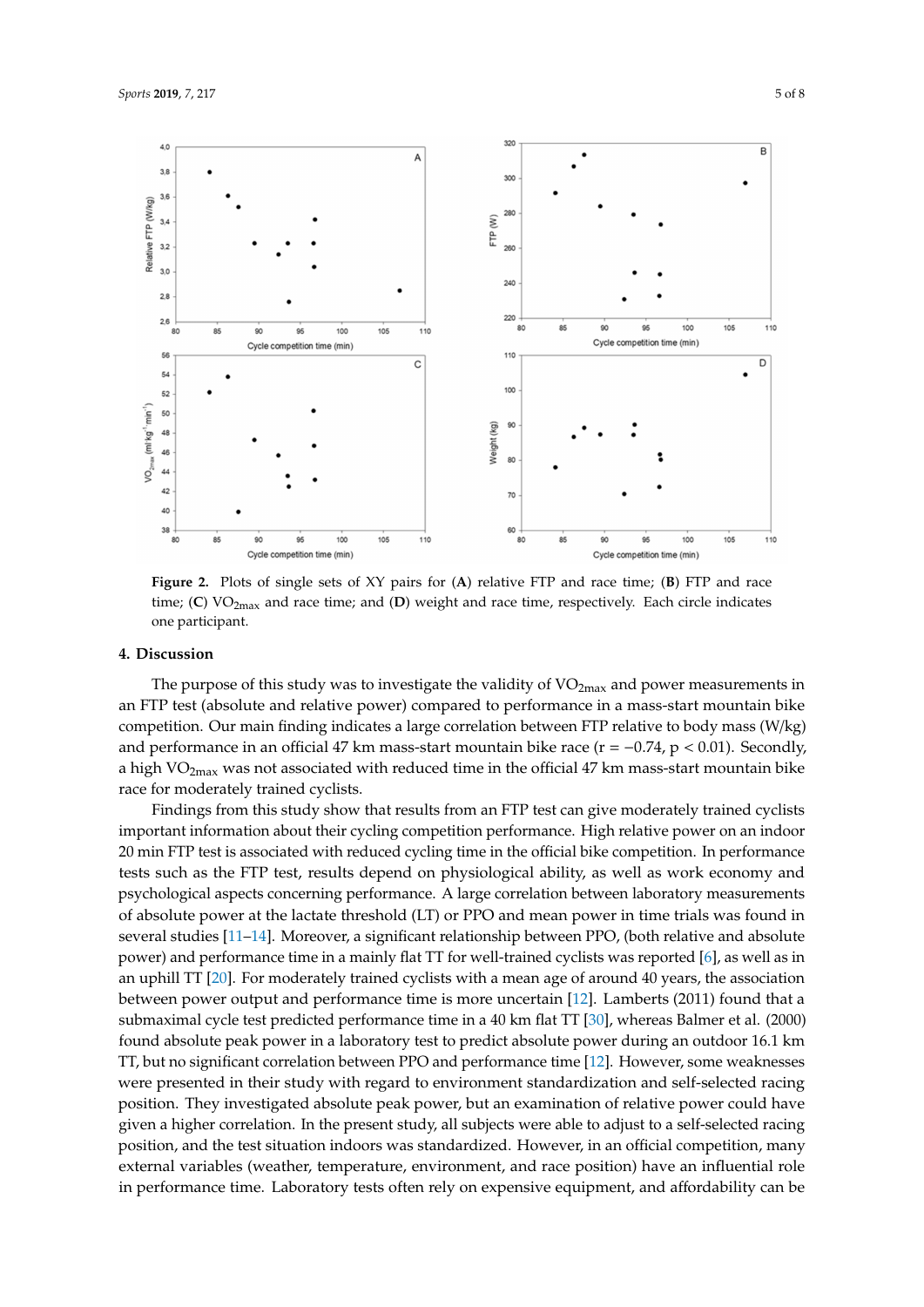difficult for coaches and athletes. For high-level cyclists, cost or access to this equipment is more realistic than for moderately trained subjects. Therefore, our findings of very large correlations between relative power in the FTP test and cycling time in official competition could give valuable insight for coaches and athletes to monitor the training and performance for this cohort of athletes.

Another important difference between the present study and others investigating associations between power output and a TT is that during a TT, the rules forbid cyclists from drafting, which leads to an individual race against time. A mass start includes more tactical decisions that will possibly play an influential role in the performance. The participants in this study had an average relative FTP of 3.3 W/kg, which is categorized as a moderate level, while male world-class cyclists have a relative FTP of around 6, well-trained club cyclists have one between 3.5 and 4.5, and untrained cyclists have one around 2 [\[1\]](#page-6-0). This indicates that a good ability to produce high levels of power during competitions is a major determinant in bike races; this is supported by others who show that the difference between cyclists at a high level is not  $VO_{2max}$  but their ability to produce power [\[8\]](#page-6-7).

In the present study,  $VO<sub>2max</sub>$  seems of less importance in order to explain performance in a mass-start cycling competition. Contrary to our findings for moderately trained cyclists, both Borszcz et al. [\[4\]](#page-6-3) and Denham et al. [\[5\]](#page-6-4) found  $VO_{2max}$  to be a good predictor for performance in moderately trained cyclists. In Denham et al. [\[5\]](#page-6-4), half of their participants were untrained. In contrast, the cyclists in our study trained 200–500 h throughout the year, mainly by cycling. In both studies, Denham et al. [\[5\]](#page-6-4) and the present study, the relative VO<sub>2max</sub> of the participants was 46 ml kg<sup>-1</sup> min<sup>-1</sup>, tested by cycling. According to the specificity principle, cycling several hundred hours each year should improve cycling performance but does not necessarily have any impact on the  $VO<sub>2max</sub>$  [\[31\]](#page-7-15). The race profile shows that the first 20 km of the race contained several uphills, while the last 26.7 km of the race was mostly flat and downhill, and the total elevation was 851 m. The participants in this study had a BMI of 25.1, which could indicate that they had some disadvantage in the first part of the race (mostly uphill) but had an advantage in the last part (mostly flat terrain or downhill) [\[17\]](#page-7-2). The best predictors for performance uphill are found by other researchers to be average power output and  $VO<sub>2max</sub>$ , both normalized to body mass [\[21–](#page-7-6)[23\]](#page-7-7). Therefore, cyclists with a low BMI would benefit when cycling on uphill terrain [\[17\]](#page-7-2). Another possible explanation for the low correlation between  $VO<sub>2max</sub>$  and performance time in the mass-start mountain bike race in this study is that performance in competitions is partly dependent on tactical decisions.

No significant relationship was found between absolute FTP and performance. This is not surprising in this type of race, which had a total elevation of 851 m. According to Tan and Aziz [\[18\]](#page-7-3), high absolute power is important for performance on flat terrain, whereas high relative power is decisive when cycling uphill. Long uphill sections where cyclists must struggle against gravity will be beneficial for cyclists with low body mass [\[18\]](#page-7-3). We found no significant correlation between weight and performance. As highlighted before, relative FTP is the decisive factor related to performance, not absolute FTP or weight. If the course in this study had been flat, cyclists with high absolute power production during the FTP test would definitely have performed better in the competition [\[18\]](#page-7-3).

# **5. Practical Implications and Future Research**

The strength of the present study is that relative power produced in a 20 min FTP test is highly correlated to performance during a mass-start bike race among moderately trained cyclists. The FTP test used in the present study is easy to conduct, both at home and in a community gym, and gives cyclists of different levels a valid test that could help them evaluate and control their training progress. This study also indicates that expensive testing of  $VO_{2max}$  in a laboratory is not necessarily cost-effective for moderately trained cyclists.

Generalization of the findings in this study must be done with care, as the sample size of this study only included eleven male cyclists. Therefore, these results have to be interpreted in light of a modest sample size. Moreover, we must keep in mind that the participants were moderately trained, with an average age of 43 years and a BMI of 25.1, so our results cannot be generalized to all other groups of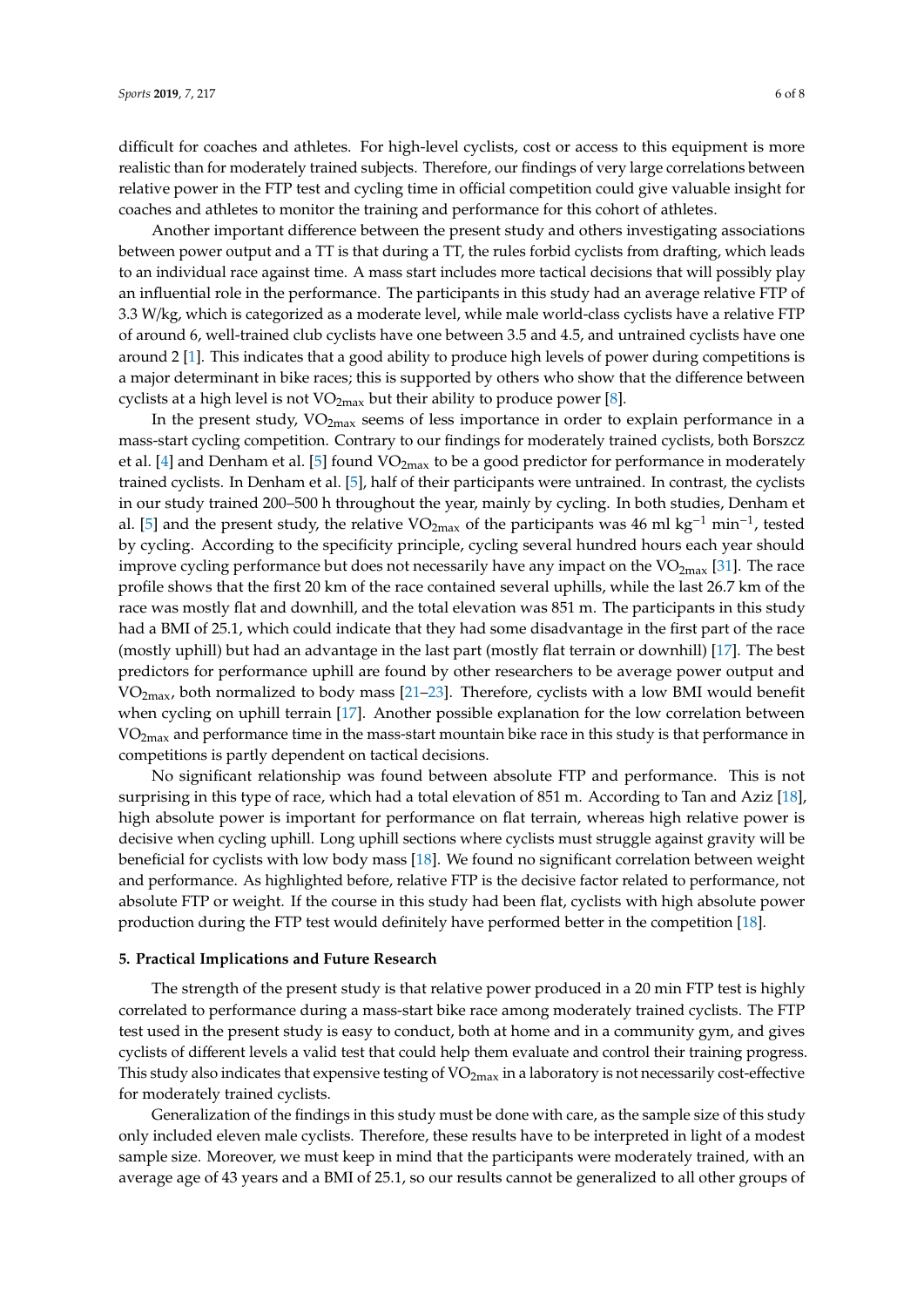cyclists. In addition, performance in a mass-start bike race is not only dependent on physiological issues but also, for example, on tactical ability and psychological factors [\[25\]](#page-7-9). However, even though performance time is affected by many factors, high relative power in an FTP test is related to shorter cycling time in this type of cycling competition for this group. During the laboratory test, cyclists had only a 5 min recovery period after the 20 min FTP test before taking an incremental test to exhaustion to determine  $VO_{2max}$ . It is possible that the levels of  $VO_{2max}$  could have been higher if this test had been taken the next day, but the ranking between cyclists would probably have been equal.

Future research should evaluate this validity for other types of cycling competitions and for cyclists at different levels and age groups. Furthermore, it would be interesting to evaluate the validity between relative power in an FTP test and cycling performance on flat terrain compared to uphills.

# **6. Conclusions**

The present study demonstrate that relative power produced in a 20 min FTP test is highly correlated to performance during a mass-start bike race. However, no significant association was found between either absolute power or relative  $VO_{2max}$  and performance in a mass-start mountain bike race.

**Author Contributions:** Conceptualization, T.D., V.R, A.S. and T.K.A.; Data Curation, T.D, A.S and V.R.; Formal Analysis, T.D and A.S.; Investigation, A.S, T.D and V.R.; Methodology, A.S, T.K.A, V.R and T.D.; Project Administration, A.S and T.D.; Writing—Original Draft, A.S. and T.D.; Writing—Review and Editing, A.S, T.K.A, V.R. and T.D.

**Funding:** This research received no external funding.

**Conflicts of Interest:** The authors declare no conflict of interest.

#### **References**

- <span id="page-6-0"></span>1. Allen, H.; Coggan, A. *Training and Racing with a Power Meter*, 2nd ed.; Velo Press: Boulder, CO, USA, 2010.
- <span id="page-6-1"></span>2. Bassett, D.R.; Howley, E.T. Limiting factors for maximum oxygen uptake and determinants of endurance performance. *Med. Sci. Sports Exerc.* **2000**, *32*, 70–84. [\[CrossRef\]](http://dx.doi.org/10.1097/00005768-200001000-00012) [\[PubMed\]](http://www.ncbi.nlm.nih.gov/pubmed/10647532)
- <span id="page-6-2"></span>3. Faria, E.W.; Parker, D.L.; Faria, I.E. The science of cycling: Physiology and training—Part 1. *Sports Med.* **2005**, *35*, 285–312. [\[CrossRef\]](http://dx.doi.org/10.2165/00007256-200535040-00002) [\[PubMed\]](http://www.ncbi.nlm.nih.gov/pubmed/15831059)
- <span id="page-6-3"></span>4. Borszcz, F.K.; Tramontin, A.F.; Carminatti, L.J.; Costa, V.P.; Bossi, A.H. Functional threshold power in cyclists: Validity of the concept and physiological responses. *Int. J. Sports Med.* **2018**, *39*, 737–742. [\[PubMed\]](http://www.ncbi.nlm.nih.gov/pubmed/29801189)
- <span id="page-6-4"></span>5. Denham, J.; Scott-Hamilton, J.; Hagstrom, A.D.; Gray, A.J. Cycling power outputs predict functional threshold power and maximum oxygen uptake. *J. Strength Cond. Res.* **2017**. [\[CrossRef\]](http://dx.doi.org/10.1519/JSC.0000000000002253) [\[PubMed\]](http://www.ncbi.nlm.nih.gov/pubmed/28930880)
- <span id="page-6-5"></span>6. Hawley, J.A.; Noakes, T.D. Peak power output predicts maximal oxygen uptake and performance time in trained cyclists. *Eur. J. Appl. Physiol.* **1992**, *65*, 79–83. [\[CrossRef\]](http://dx.doi.org/10.1007/BF01466278) [\[PubMed\]](http://www.ncbi.nlm.nih.gov/pubmed/1505544)
- <span id="page-6-6"></span>7. Whyte, G.; Lumley, S.; George, K.; Gates, P.; Sharma, S.; Prasad, K.; McKenna, W.J. Physiological profile and predictors of cycling performance in ultra-endurance triathletes. *J. Sports Med. Phys. Fit.* **2000**, *40*, 103–109.
- <span id="page-6-7"></span>8. Coyle, E.F.; Feltner, M.E.; Kautz, S.A.; Hamilton, M.T.; Montain, S.J.; Baylor, A.M.; Abraham, L.D.; Petrek, G.W. Physiological and biomechanical factors associated with elite endurance cycling performance. *Med. Sci. Sports Exerc.* **1991**, *23*, 93–107. [\[CrossRef\]](http://dx.doi.org/10.1249/00005768-199101000-00015) [\[PubMed\]](http://www.ncbi.nlm.nih.gov/pubmed/1997818)
- <span id="page-6-8"></span>9. Bentley, D.J.; McNaughton, L.R.; Thompson, D.; Vleck, V.E.; Batterham, A.M. Peak power output, the lactate threshold, and time trial performance in cyclists. *Med. Sci. Sports Exerc.* **2001**, *33*, 2077–2081. [\[CrossRef\]](http://dx.doi.org/10.1097/00005768-200112000-00016)
- <span id="page-6-9"></span>10. Borszcz, F.K.; Tramontin, A.F.; de Souza, K.M.; Carminatti, L.J.; Costa, V.P. Physiological correlations with short, medium, and long cycling time-trial performance. *Res. Q. Exerc. Sport* **2018**, *89*, 120–125. [\[CrossRef\]](http://dx.doi.org/10.1080/02701367.2017.1411578)
- <span id="page-6-10"></span>11. Nimmerichter, A.; Williams, C.; Bachl, N.; Eston, R. Evaluation of a field test to assess performance in elite cyclists. *Int. J. Sports Med.* **2010**, *31*, 160–166. [\[CrossRef\]](http://dx.doi.org/10.1055/s-0029-1243222)
- <span id="page-6-12"></span>12. Balmer, J.; Davison, R.C.R.; Bird, S.R. Peak power predicts performance power during an outdoor 16.1-km cycling time trial. *Med. Sci. Sports Exerc.* **2000**, *32*, 1485–1490. [\[CrossRef\]](http://dx.doi.org/10.1097/00005768-200008000-00018) [\[PubMed\]](http://www.ncbi.nlm.nih.gov/pubmed/10949016)
- 13. Hiyane, W.C.; Simões, H.G.; Campbell, C.S.G. Critical velocity as a noninvasive method to estimate the lactate minimum velocity on cycling. *Rev. Bras. De Med. Do Esporte* **2006**, *12*, 381–385. [\[CrossRef\]](http://dx.doi.org/10.1590/S1517-86922006000600016)
- <span id="page-6-11"></span>14. Karsten, B.; Jobson, S.A.; Hopker, J.; Jimenez, A.; Beedie, C. High agreement between laboratory and field estimates of critical power in cycling. *Int. J. Sports Med.* **2014**, *35*, 298–303. [\[CrossRef\]](http://dx.doi.org/10.1055/s-0033-1349844) [\[PubMed\]](http://www.ncbi.nlm.nih.gov/pubmed/24022574)